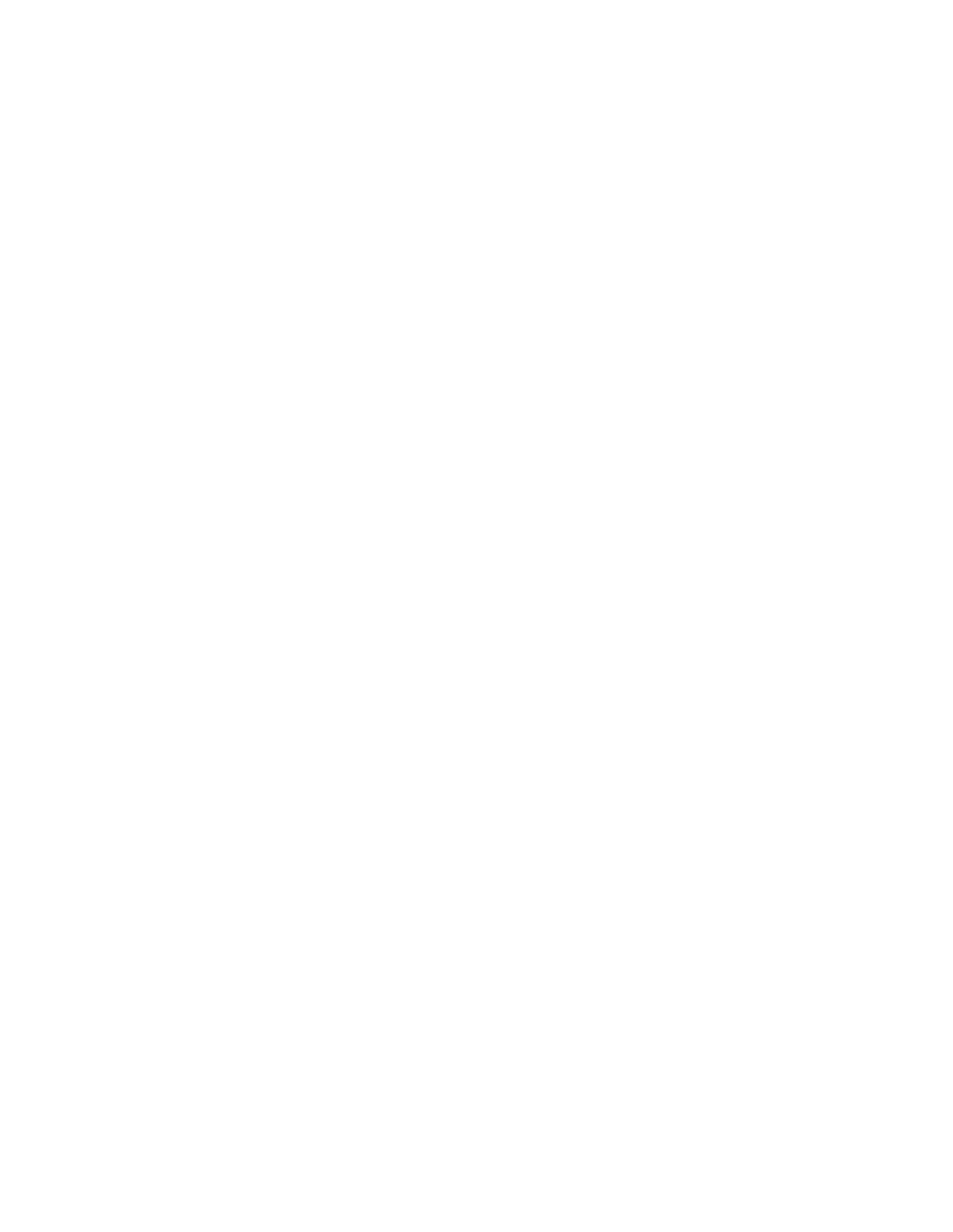AN ACT to amend and reenact §61-2-14a of the Code of West Virginia, 1931, as amended, relating to the offense of kidnapping generally; and clarifying elements of the offense. *Be it enacted by the Legislature of West Virginia:*

### **ARTICLE 2. CRIMES AGAINST THE PERSON.**

#### **§61-2-14a. Kidnapping; penalty.**

 (a) Any person who unlawfully takes custody of, conceals, confines, transports, or restrains another person against his or her will by means of force, threat of force, duress, fraud, deceit, inveiglement, misrepresentation, or enticement with the intent to:

(1) Hold another person for ransom, reward, or concession;

(2) Inflict bodily injury;

(3) Terrorize the victim or another person; or

 (4) Use another person as a shield or hostage, is guilty of a felony and, upon conviction thereof, shall be punished by imprisonment by the Division of Corrections and Rehabilitation for life, and, notwithstanding the provisions of §62-12-1 *et seq.* of this code, is not eligible for parole.

 (b) The following exceptions apply to the penalty contained in subsection (a) of this section:

 (1) A jury may, in their discretion, recommend mercy, and if the recommendation is added to their verdict, the person is eligible for parole in accordance with the provisions of §62-12-1 *et seq.* of this code;

 (2) If the person pleads guilty, the court may, in its discretion, provide that the person is eligible for parole in accordance with the provisions of §62-12-1 *et seq.* of this code and, if the court so provides, the person is eligible for parole in accordance with the provisions of said article, in the same manner and with like effect as if the person had been found guilty by the verdict of a jury and the jury had recommended mercy;

 (3) In all cases where the person against whom the offense is committed is returned, or is permitted to return, alive, without bodily harm having been inflicted upon him or her, but after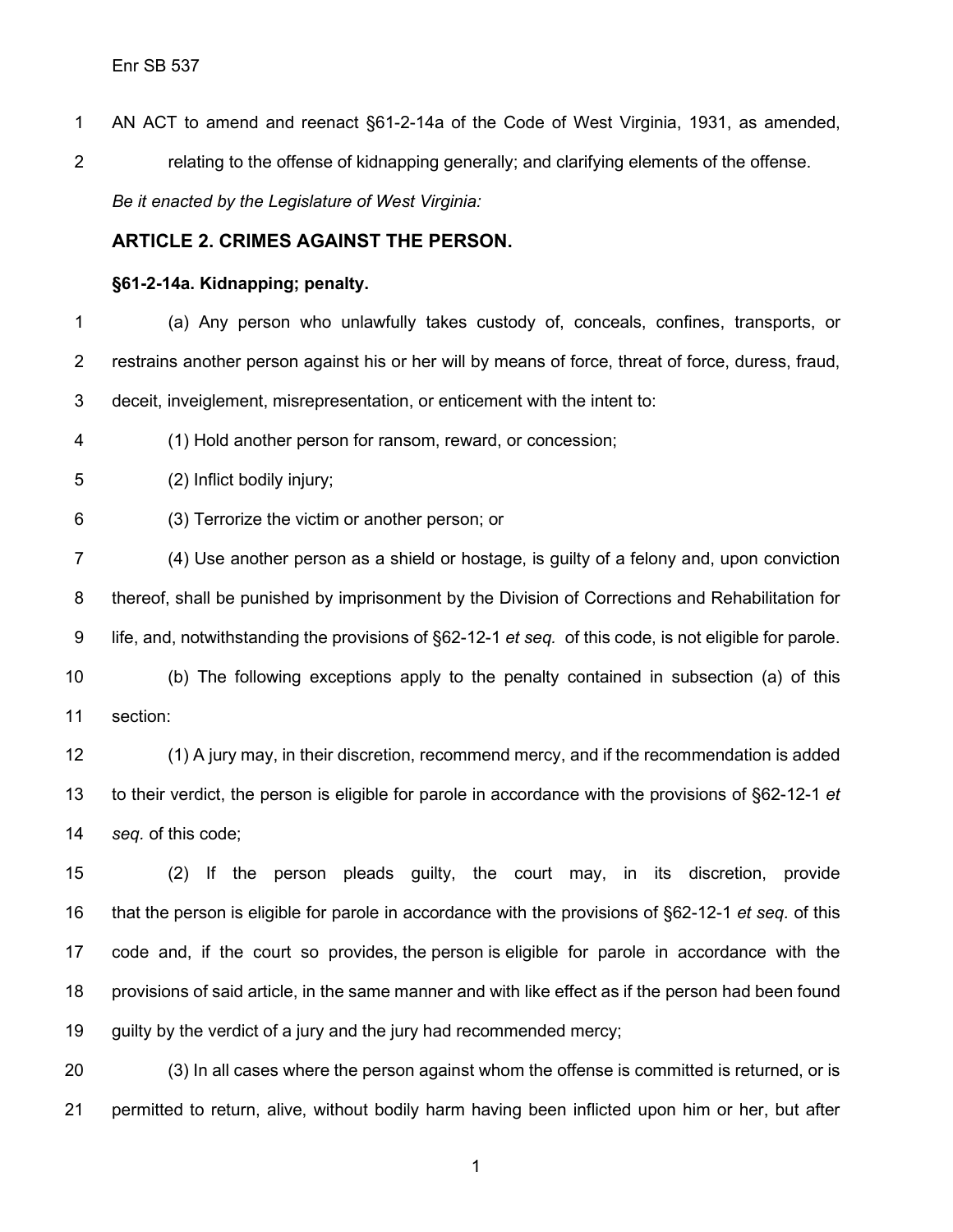ransom, money, or other thing, or any concession or advantage of any sort has been paid or yielded, the punishment shall be imprisonment by the Division of Corrections and Rehabilitation for a definite term of years not less than 20 nor more than 50; or

 (4) In all cases where the person against whom the offense is committed is returned, or is permitted to return, alive, without bodily harm having been inflicted upon him or her, but without ransom, money, or other thing, or any concession or advantage of any sort having been paid or yielded, the punishment shall be imprisoned by the Division of Corrections and Rehabilitation for a definite term of years not less than 10 nor more than 30.

 (c) For purposes of this section, "to use another as a hostage" means to seize or detain and threaten to kill or injure another in order to compel a third person or a governmental organization to do, or abstain from doing, any legal act as an explicit or implicit condition for the release of the person detained.

 (d) Notwithstanding any other provision of this section, if a violation of this section is committed by a family member of a minor abducted or held hostage and he or she is not motivated by monetary purposes, but rather intends to conceal, take, remove the child, or refuse to return the child to his or her lawful guardian in the belief, mistaken or not, that it is in the child's interest to do so, he or she is guilty of a felony and, upon conviction thereof, shall be imprisoned in a correctional facility for not less than one nor more than five years or fined not more than \$1,000, or both imprisoned and fined.

 (e) Notwithstanding any provision of this code to the contrary, where a law-enforcement agency of this state or a political subdivision thereof receives a complaint that a violation of the provisions of this section has occurred, the receiving law-enforcement agency shall notify any other law-enforcement agency with jurisdiction over the offense, including, but not limited to, the State Police and each agency so notified, shall cooperate in the investigation immediately.

 (f) It is a defense to a violation of subsection (d) of this section, that the accused's action was necessary to preserve the welfare of the minor child and the accused promptly reported his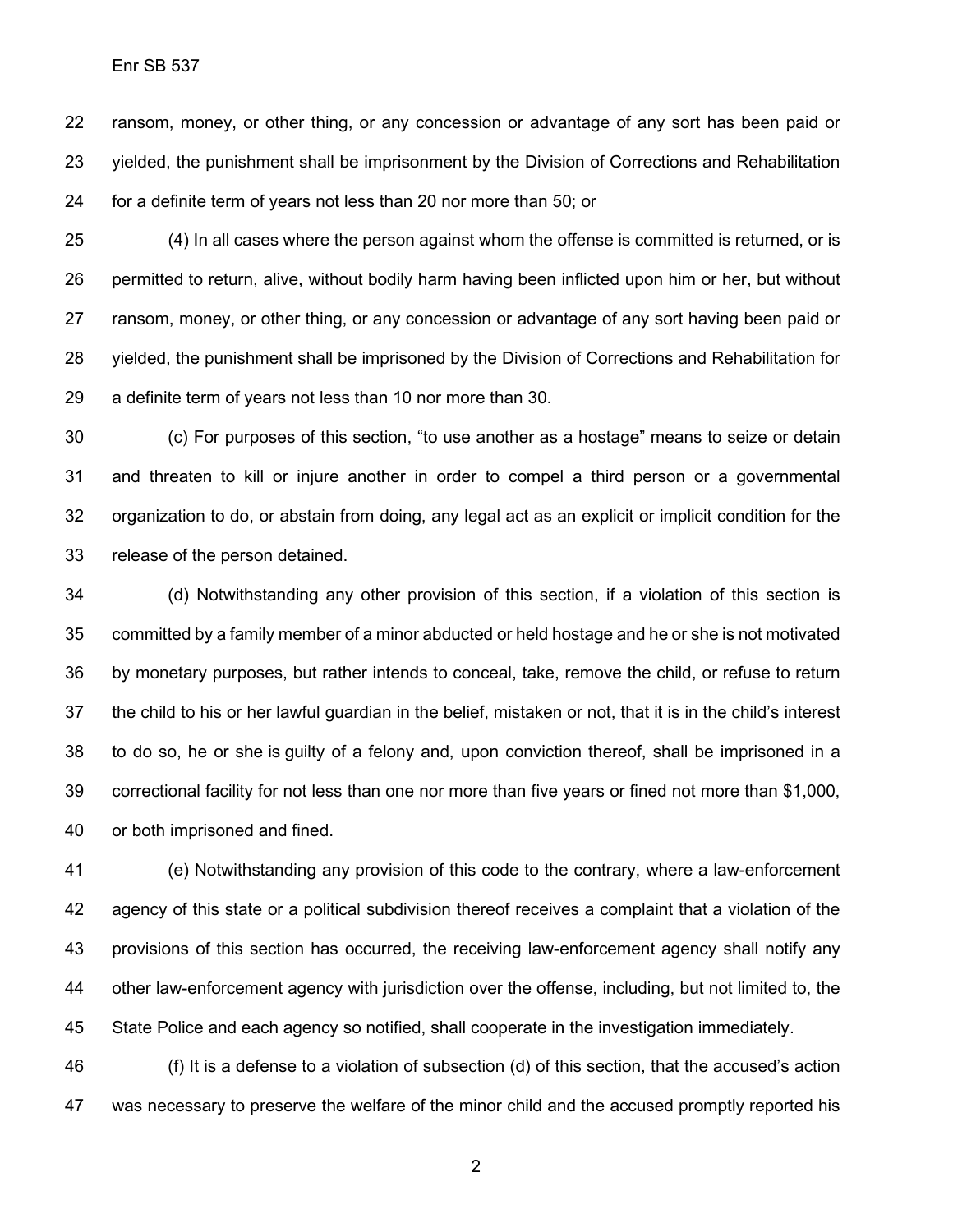Enr SB 537

- or her actions to a person with lawful custody of the minor, to law enforcement, or to the Child
- Protective Services Division of the Department of Health and Human Resources.